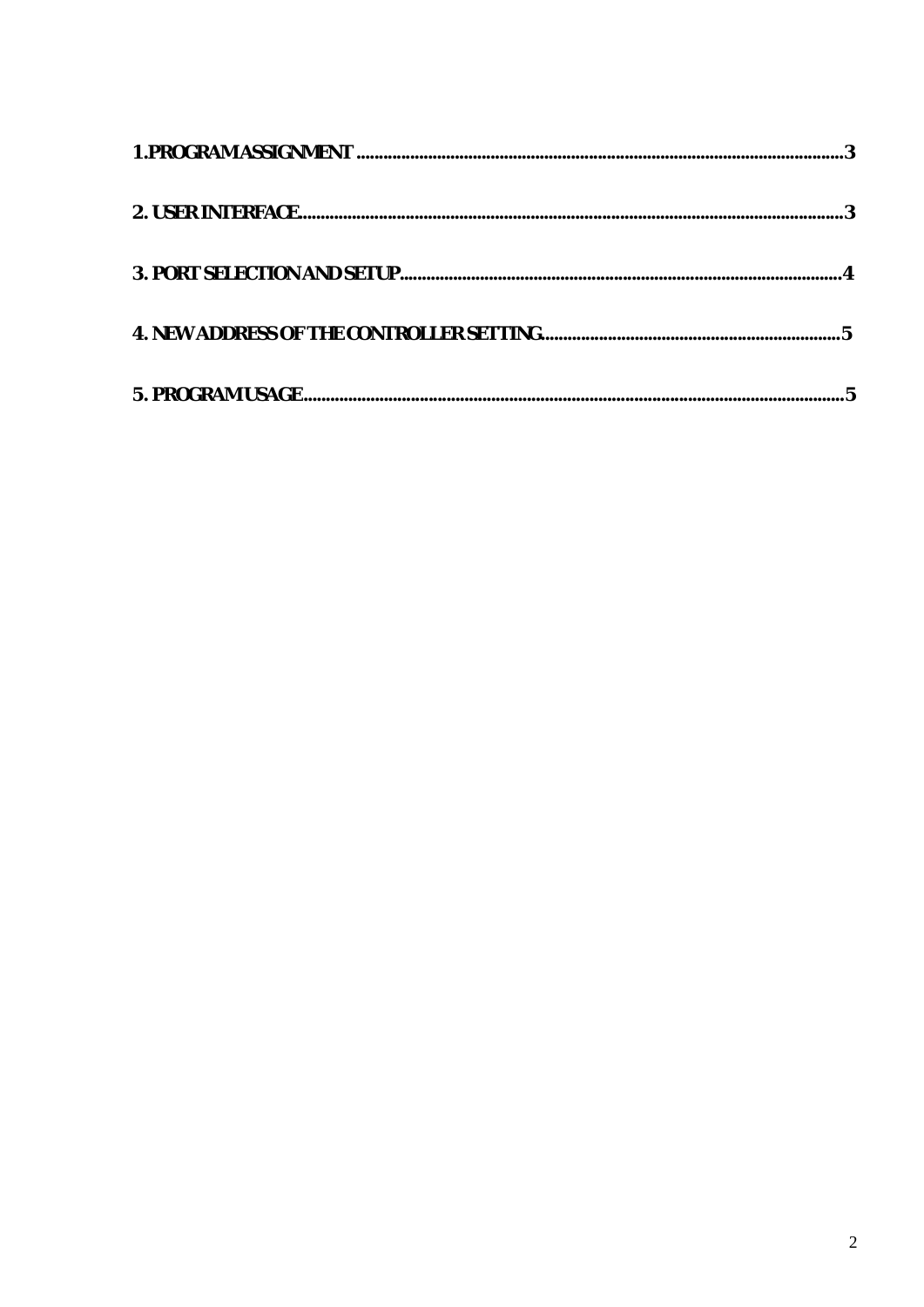# **1. Program assignment**

BxSD program is intended for controlling BMSD and BLSD controllers operation. Program uses COM-port of personal computer to load commands to the controller.

There is an ability to set reduction ratio, speed, acceleration/deceleration, direction.

The latest versions of the program is available on our web-site http://stepmotor.biz/downloads.htm. Download the file bxsd program.rar, save it on a computer hard drive and unpack files.

### **2. User interface**



*Picture 1. User interface of BxSD program*

1 – Main menu:

"Port settings" – Com-port operation settings;

"Set new address" – controller new address setting.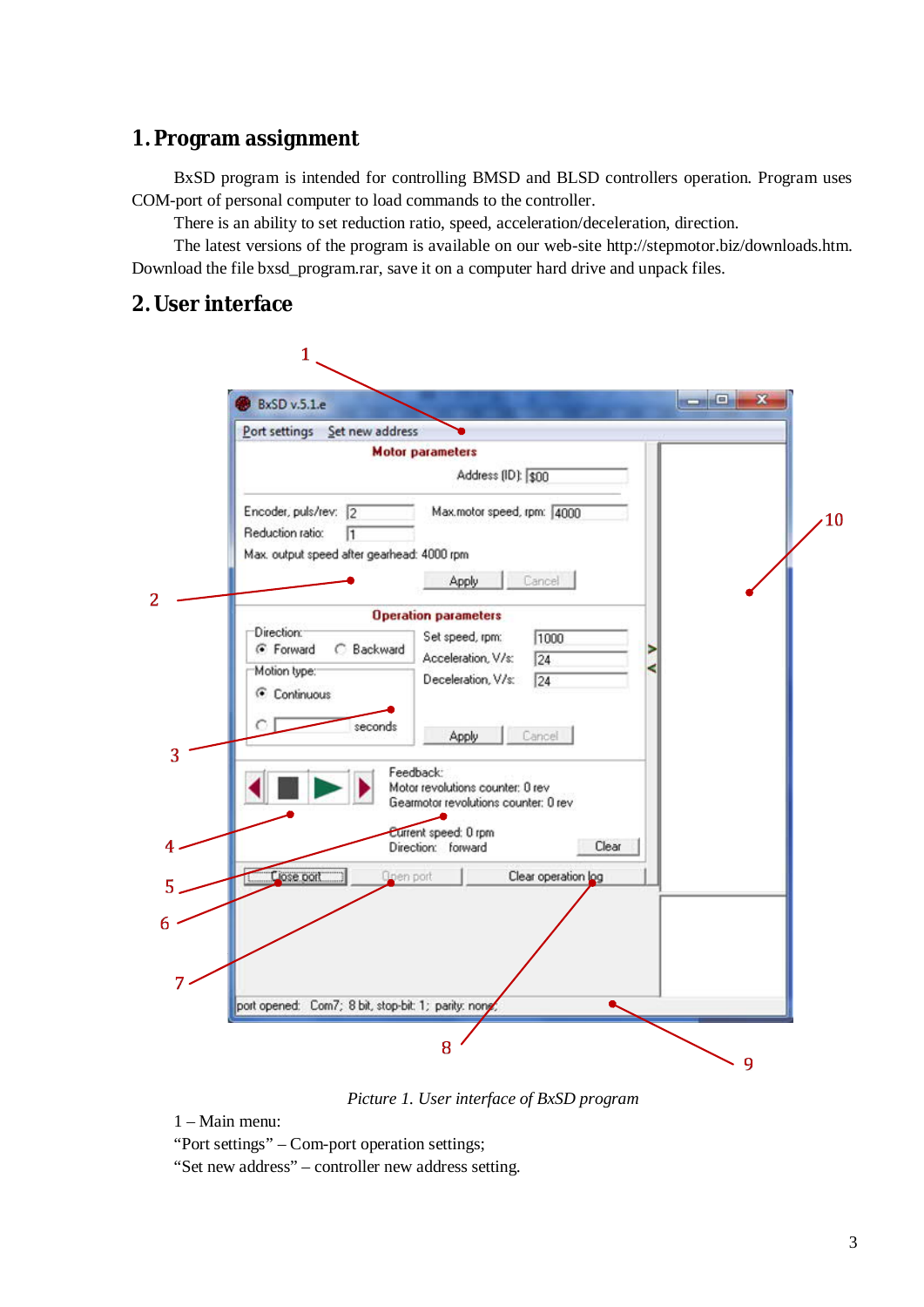2 – Motor parameter settings: controller address; encoder resolution; reduction ratio; maximum motor speed.

3 – Operation parameters: direction; motion type; speed; acceleration; deceleration.

4 – Control buttons: start; stop; change direction.

5 – Feedback: if the motor has encoder or if it is brushless motor with Hall sensors here feedback information will be written: motor revolution counter, current speed and direction.

6 – Close port button – close communication port.

7 – Open port button – open communication port.

8 – Clear operation log button – clear window of responses from the controller.

9 – Status bar shows Com-Port information

10 –The response window of the controller.

#### **3. Port selection and setup**

Port parameters in program are set in accordance with communication protocol of controllers BMSD and BLSD (Baud rate  $-9600$ bps; parity – none; bits number – 8; stop-bit – 1).

It is necessary to set number of COM-Port that is used by controller. Select in main menu "Port settings" ->> "Port number" (picture 2).

| Port number       | e                  |  |
|-------------------|--------------------|--|
| $\subset$ Com 1   | $C_{CD}$           |  |
| $C_{\rm Com}$ 2   | C Dther (5 - 255): |  |
| $C_{\text{Com}}3$ | $\Rightarrow$<br>7 |  |
|                   |                    |  |

*Picture 2. "Port number" window*

If it is necessary port settings can be changed in menu: "Port settings" ->> "Port parameters" (picture 3). On default port settings fully meet communication settings for BMSD and BLSD controllers.

| Default port parameters<br>are set according to<br>communication data protocol | OK<br>Cancel   |  |  |
|--------------------------------------------------------------------------------|----------------|--|--|
| Baud rate:                                                                     | 9600           |  |  |
| $C$ 2(1,5)                                                                     | $\cap$ Const 0 |  |  |
| G <sub>1</sub>                                                                 | $C$ Const 1    |  |  |
| Stop-bit:                                                                      | $\subset$ Even |  |  |
| $\sigma$ 8<br>$C_6$                                                            | $\subset$ Odd  |  |  |
| $C5$ $C7$                                                                      | G None         |  |  |
| Bits number:                                                                   | Parity:        |  |  |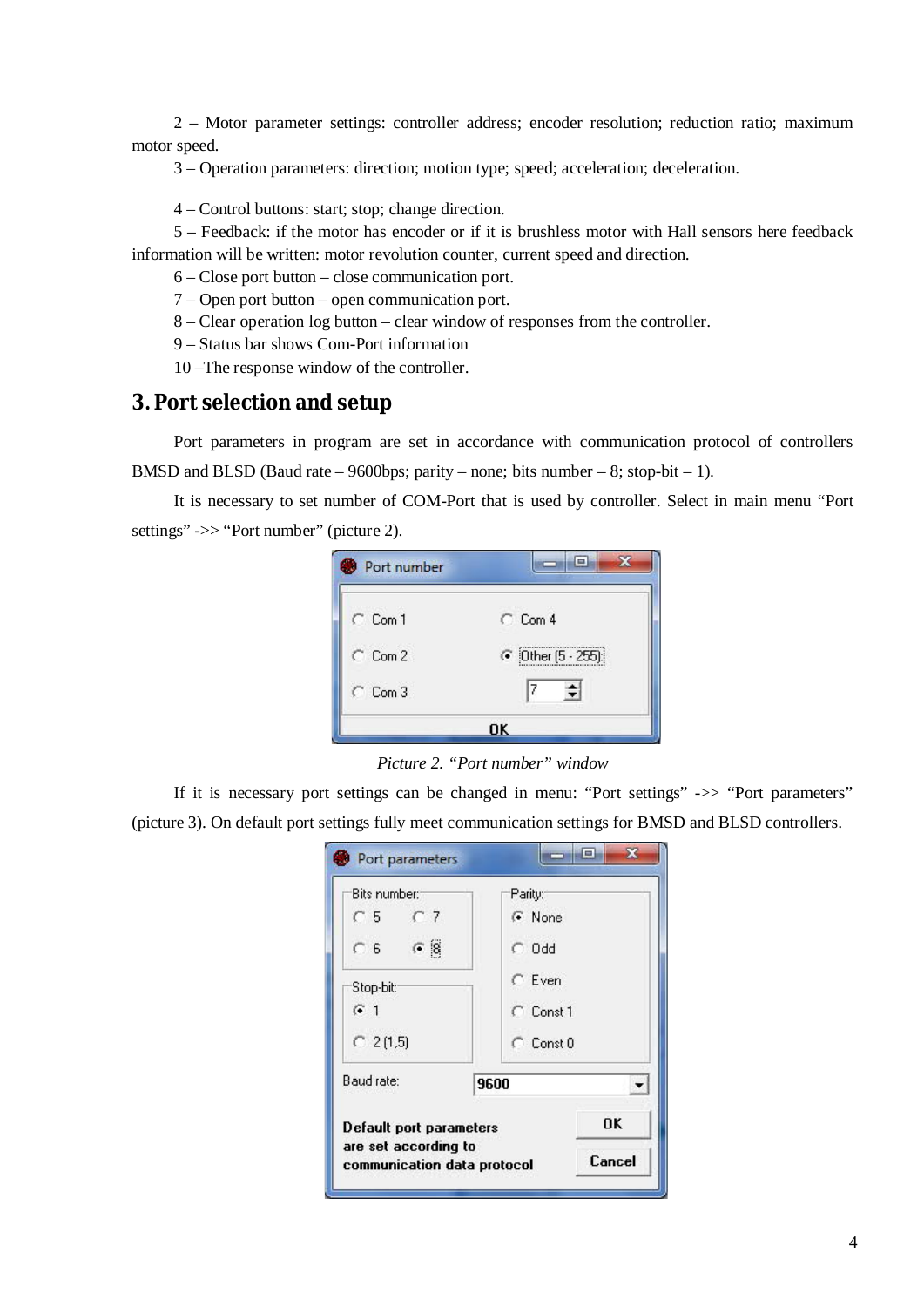# **4. New address of the controller setting**

Controllers BMSD and BLSD by default have address 0xFF. If controller has such adress it ignores all commands except changing address command. Address can be set in menu "Set new address", "Set new address" window will appear (picture 4).

| Enter new address:<br>KUDA WALIONGO KA CEELOMAKANA | Set new address |
|----------------------------------------------------|-----------------|

*Picture 4. "Set new address" window*

In the window new address should be written (from 00 to FE), then click "Set new address" button. In the response window (10) "To save new address press the button on the controller" text will appear. You should press START/STOP button on the controller, new address of the controller will be accepted. Then you can close "Set new address" window.

### **5. Program usage**

In "Motor Parameters" all parameters should be set (picture 5).

| Set new address<br>Port settings           |                            |
|--------------------------------------------|----------------------------|
|                                            | <b>Motor parameters</b>    |
|                                            | Address (ID): \$00         |
| Encoder, puls/rev: 0<br>Reduction ratio:   | Max.motor speed, rpm: 4020 |
| Max, output speed after gearhead: 4020 rpm |                            |
|                                            | $\Box$ Apply<br>Cancel     |

*Picture 5. "Motor parameters" settings*

First of all controller address should be set in "Address (ID)" window.

If you use DC brush motor with encoder or brushless motor with hall sensors you need to write number of pulses per revolution in "Encoder, puls/rev" window. If you use DC brush motor without encoder – 0 puls/rev should be set.

In the "Max. motor speed, rpm" window maximum motor speed should be written.

If you use motor with gearbox In "Reduction ratio" window the reduction ratio of the gearbox should be written. If you don't use gearbox  $-1$  should be written in this window.

After all motor parameters setting it is necessary to click "Apply" button.

In "Operation parameters" motor parameters during work should be set (picture 6).